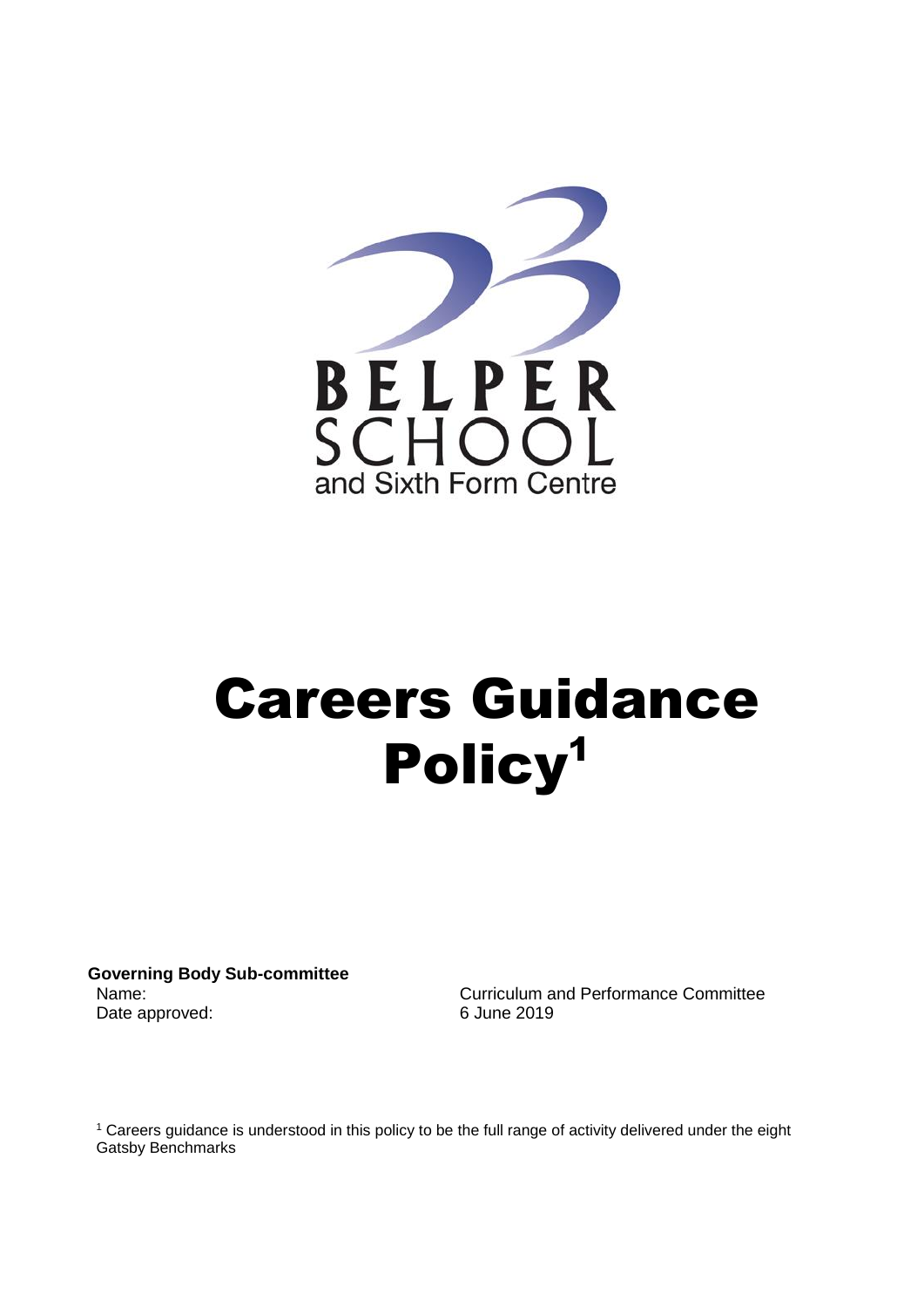

# **Careers Guidance and WRL at Belper School**

Belper School has always recognised that high quality impartial *careers guidance* can make a major contribution to the whole school vision. The aim of our vision is to provide an educational environment that enables every person to achieve their full potential within a supportive, caring and aspirational setting so that they leave the school fully equipped to be a rounded citizen who can make a full contribution to a dynamic modern Britain and world community.

To guide the Leadership Group and other teaching staff on all aspects of *careers guidance,* the school employs a Level 6 qualified careers guidance practitioner (known as the Careers Leader), buys in additional services from of an independent Level 6 qualified Careers Adviser and works with a range of other external sources and providers including education providers, employers and local enterprise support networks. In July 2016 the Careers Leader was awarded the *Leadership in Careers and Enterprise*, QCF level 6 careers qualification, which was funded by the school and is a new qualification specifically for careers leaders.

New and updated requirements for *careers guidance* reflect the fast changing nature of the world of work and we are fully committed to meeting these requirements. Belper School continually reviews and enhances *careers guidance* processes to ensure that our students will leave school informed, competent and able to make a positive contribution and be successful in their working lives.

*Careers guidance* is understood in this policy to be the full range of activity delivered under the eight Gatsby Benchmarks detailed further on in this policy

#### **Key documents which inform this policy are**

 *DfE Careers guidance and access for education and training providers: October 2018* Statutory guidance for governing bodies, school leaders and school staff **Including:**

*Section 42A of the Education Act 1997 requiring that all registered pupils at the school are provided with independent careers guidance from year 8 (12 -13 year olds to year 13 (17 -18 year olds).*

*Section 42B into Education act 1997The Technical and Further Education Act 2017: Requiring schools to ensure there is opportunity for a range of education and training providers to access all pupils in year 8 to year 13 for the purpose of informing them about approved technical qualifications or apprenticeships*

- *DfE 16 to 19 study programmes updated March 2018*
- *[DfE destinations data Good practice for schools October 2018](file:///C:/Users/sdd/Downloads/Destinations_good_practice_guide_for_policy%202018.pdf)*
- *[The CDI Framework for careers, employability](file:///C:/Users/sdd/Downloads/BP556-CDI-Framework%202018-web%20link%20for%20policy.pdf) and enterprise education; March 2018*
- *[Belper School and Sixth Form Single Equality Policy and Equality Objectives APRIL](http://www.belperschool.co.uk/download/policies/Single-equality-policy-and-equality-objectives-2018-2021-April-2018.pdf)  2018- [APRIL 2021](http://www.belperschool.co.uk/download/policies/Single-equality-policy-and-equality-objectives-2018-2021-April-2018.pdf)*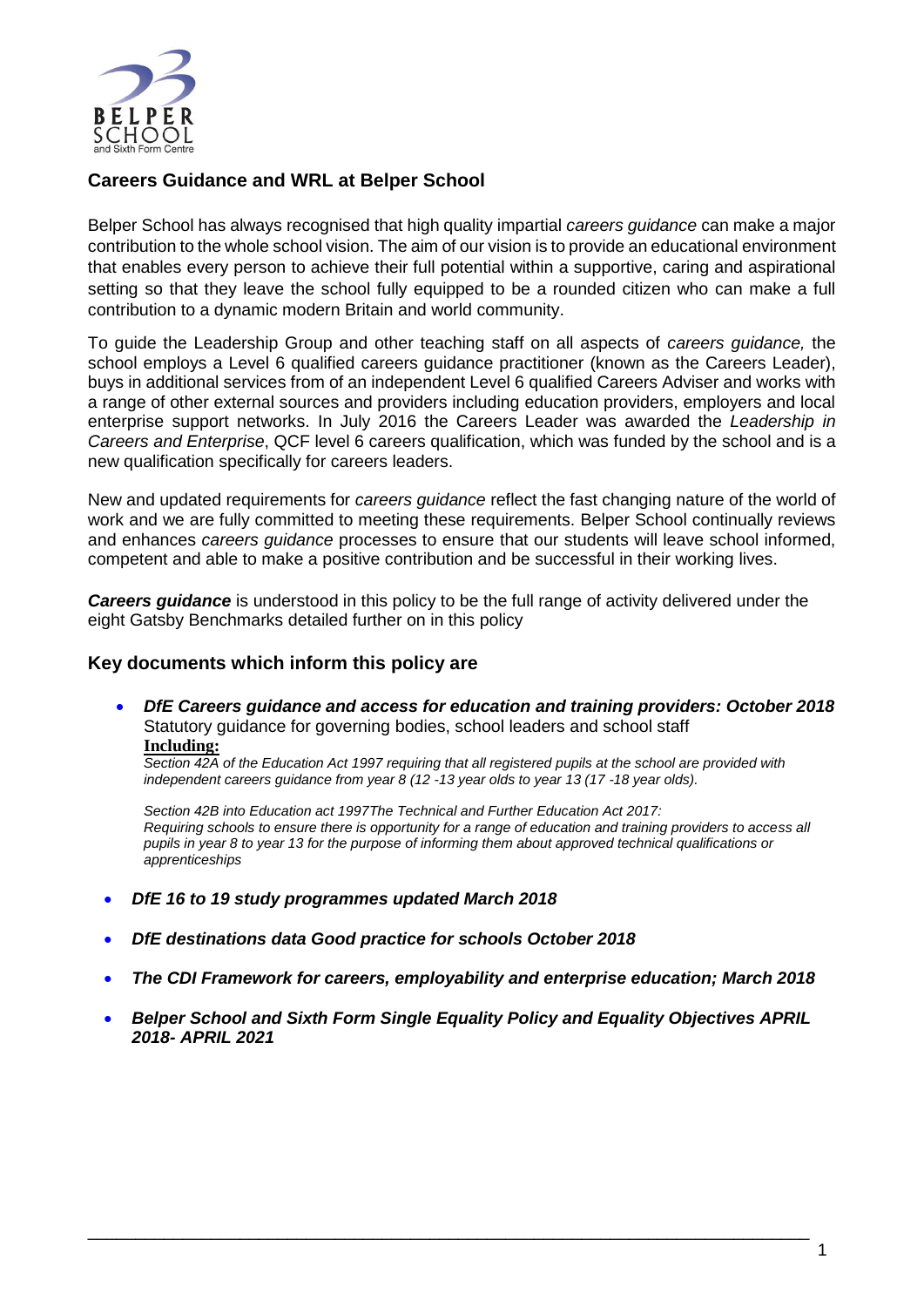

Belper School began working towards the Gatsby Charitable Foundation's Benchmarks in the 2016- 17 academic year. The Gatsby Foundation provides a clear rationale for careers guidance which is in line with our school vision and aims. We believe that the benchmarks provide demanding standards for *careers guidance* whilst being refreshingly well written and straightforward to interpret. We see the benchmarks as a way of developing the content and assessment, of our current *careers guidance* provision, and as a method of measuring our progression. We therefore welcome the *October 2018 [DfE Careers guidance and access for](https://www.gov.uk/government/uploads/system/uploads/attachment_data/file/672418/_Careers_guidance_and_access_for_education_and_training_providers.pdf)  [education and training providers](https://www.gov.uk/government/uploads/system/uploads/attachment_data/file/672418/_Careers_guidance_and_access_for_education_and_training_providers.pdf) (Statutory guidance for governing bodies, school leaders and school staff)* and its requirements and expectations of schools to meet the Gatsby Benchmarks by the end of  $2020$ 

#### **[Appendix 1](#page-7-0) contains the full benchmark criteria for the eight Gatsby benchmarks which are:**

- 1. A stable careers programme
- 2. Learning from career and labour market information
- 3. Addressing the needs of each pupil
- 4. Linking curriculum learning to careers
- 5. Encounters with employers and employees
- 6. Experiences of workplaces
- 7. Encounters with further and higher education
- 8. Personal guidance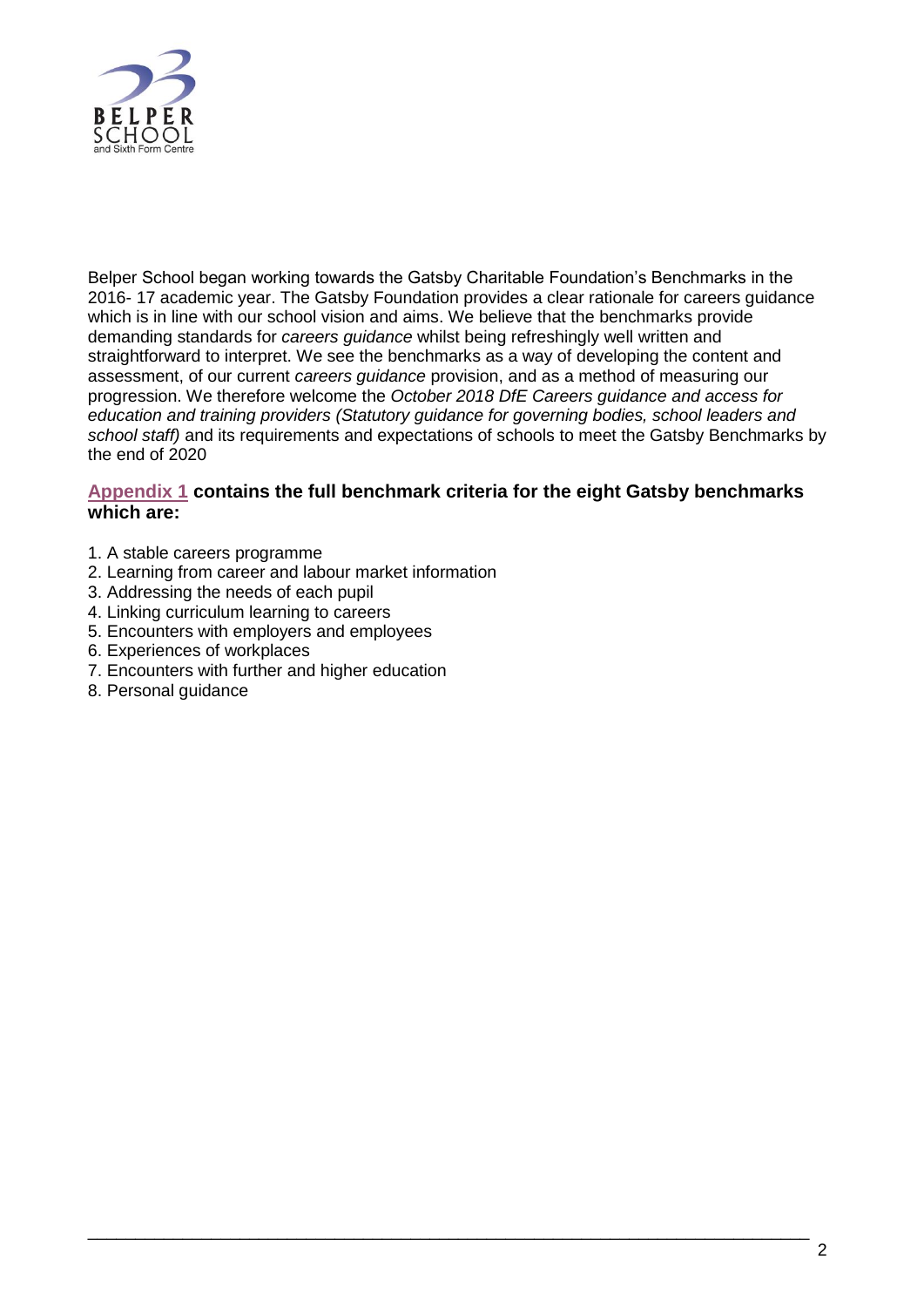

# **Delivery Methods for Careers Guidance at Belper School**

The table below outlines the delivery model.

**Level 1,** the top layer, is the overarching vision. This feeds into **Level 2,** which is the recognised standard against which the school measures itself. **Level 3**, represents the different strands of provision within school through which the standards and vision are realised.

| Level 1. Careers Guidance - Vision and Policy                                                                                                                                                                                                                                                                                        |                                                                                                                                                                                                                                                                                                                                                                                                                                                                                                            |                                                                                                                                                                                                                                                                                                             |                                                                                                                                                                                                                                                                                                                                                                                                                                                                                                                               |                                                                                                                                                                                                                                                                                                                                                                                                                                                                                 |                                                                                                                                                                                                                                                                                                                                                                                                                 |  |
|--------------------------------------------------------------------------------------------------------------------------------------------------------------------------------------------------------------------------------------------------------------------------------------------------------------------------------------|------------------------------------------------------------------------------------------------------------------------------------------------------------------------------------------------------------------------------------------------------------------------------------------------------------------------------------------------------------------------------------------------------------------------------------------------------------------------------------------------------------|-------------------------------------------------------------------------------------------------------------------------------------------------------------------------------------------------------------------------------------------------------------------------------------------------------------|-------------------------------------------------------------------------------------------------------------------------------------------------------------------------------------------------------------------------------------------------------------------------------------------------------------------------------------------------------------------------------------------------------------------------------------------------------------------------------------------------------------------------------|---------------------------------------------------------------------------------------------------------------------------------------------------------------------------------------------------------------------------------------------------------------------------------------------------------------------------------------------------------------------------------------------------------------------------------------------------------------------------------|-----------------------------------------------------------------------------------------------------------------------------------------------------------------------------------------------------------------------------------------------------------------------------------------------------------------------------------------------------------------------------------------------------------------|--|
| Level 2. Recognised Standards Gatsby Benchmarks DfE Careers Guidance Jan 2018 CDI Framework Nov 2015                                                                                                                                                                                                                                 |                                                                                                                                                                                                                                                                                                                                                                                                                                                                                                            |                                                                                                                                                                                                                                                                                                             |                                                                                                                                                                                                                                                                                                                                                                                                                                                                                                                               |                                                                                                                                                                                                                                                                                                                                                                                                                                                                                 |                                                                                                                                                                                                                                                                                                                                                                                                                 |  |
| Level 3.1<br>Personal<br>Guidance                                                                                                                                                                                                                                                                                                    | Level 3.2<br>PSE programme<br>with embedded<br>careers<br>education                                                                                                                                                                                                                                                                                                                                                                                                                                        | Level 3.3<br>Curriculum<br>learning -linking<br>to careers                                                                                                                                                                                                                                                  | Level 3.4<br>Off timetable<br>employability<br>events programme                                                                                                                                                                                                                                                                                                                                                                                                                                                               | Level 3.5<br>Extra-Curricular<br>Provision                                                                                                                                                                                                                                                                                                                                                                                                                                      | Level 3.6<br>Pastoral Support                                                                                                                                                                                                                                                                                                                                                                                   |  |
| The personal<br>quidance strand<br>covers impartial<br>advice given by<br>trained and Level 6<br>qualified internal<br>and external staff<br>through 1:1<br>interview<br>appointments and<br>other contacts<br>including drop in,<br>maintenance and<br>staffing of careers<br>resource room and<br>staffing of parents<br>evenings. | The PSE strand<br>covers the<br>programme of<br>study that all<br>students follow<br>from Y7-13 for one<br>period every week.<br>A spiral careers<br>curriculum is<br>embedded within<br>this process and<br>the students return<br>to it each year, as<br>is relevant to their<br>age and stage.<br>Students are<br>helped to see the<br>links between<br>careers specific<br>content and the<br>other elements of<br>the programme.<br>Assemblies and<br>tutor time also<br>form part of this<br>strand. | The curriculum<br>learning strand<br>addresses links<br>between<br>curriculum<br>learning and<br>careers. It entails<br>mapping provision<br>from across all<br>subject areas and<br>showing students<br>how cross-<br>curricular learning<br>links to and<br>supports all the<br>other careers<br>strands. | The employability<br>events strand covers<br>World of Work<br>(WOW) and other<br>events for specific<br>year groups. These<br>will involve<br>encounters with<br>sector specific<br>employers,<br>employees and<br>representatives from<br>whom students will<br>get the benefit of first<br>hand sources of<br>current labour<br>market information<br>and employability<br>skills. Each event<br>has a set aims and<br>outcome that<br>enables the students<br>to develop their WRL<br>skills or support<br>them with CIAG. | The extra-<br>curricular strand<br>covers additional<br>activities, clubs<br>and trips that the<br>school provides<br>and which<br>students are<br>encouraged to<br>take part in.<br>These are<br>particularly<br>valuable for<br>providing them<br>with the<br>experiences skills<br>and attitudes<br>which will enable<br>them to leave the<br>school informed.<br>competent and<br>able to make a<br>positive<br>contribution and<br>be a success in<br>their working lives. | The pastoral<br>support strand is<br>the additional<br>support and<br>resource<br>mechanisms that<br>enable a variety of<br>individualised<br>scenarios to be<br>supported. This<br>could include tutor<br>and HOY input or<br>more specialist<br>areas such as.<br><b>SEN and Learning</b><br>Mentors. It also<br>includes supporting<br>mechanisms for<br>tracking and<br>recording intended<br>destinations. |  |

# **Leadership - Roles and Responsibilities**

The careers programme has strong backing from the Head Teacher, Assistant Heads and governing body. The Careers Leader works across the whole programme co-ordinating activities and providing reports, views and development options to the Leadership Group, which are taken into account when decisions are made. Individual strands of the programme are led by the member of staff with responsibilities for leadership within that specialist area working in close collaboration with the Careers Leader.

\_\_\_\_\_\_\_\_\_\_\_\_\_\_\_\_\_\_\_\_\_\_\_\_\_\_\_\_\_\_\_\_\_\_\_\_\_\_\_\_\_\_\_\_\_\_\_\_\_\_\_\_\_\_\_\_\_\_\_\_\_\_\_\_\_\_\_\_\_\_\_\_\_\_\_\_

[Ref Appendix 2:](#page-9-0) *Staff Responsibilities for Careers Guidance*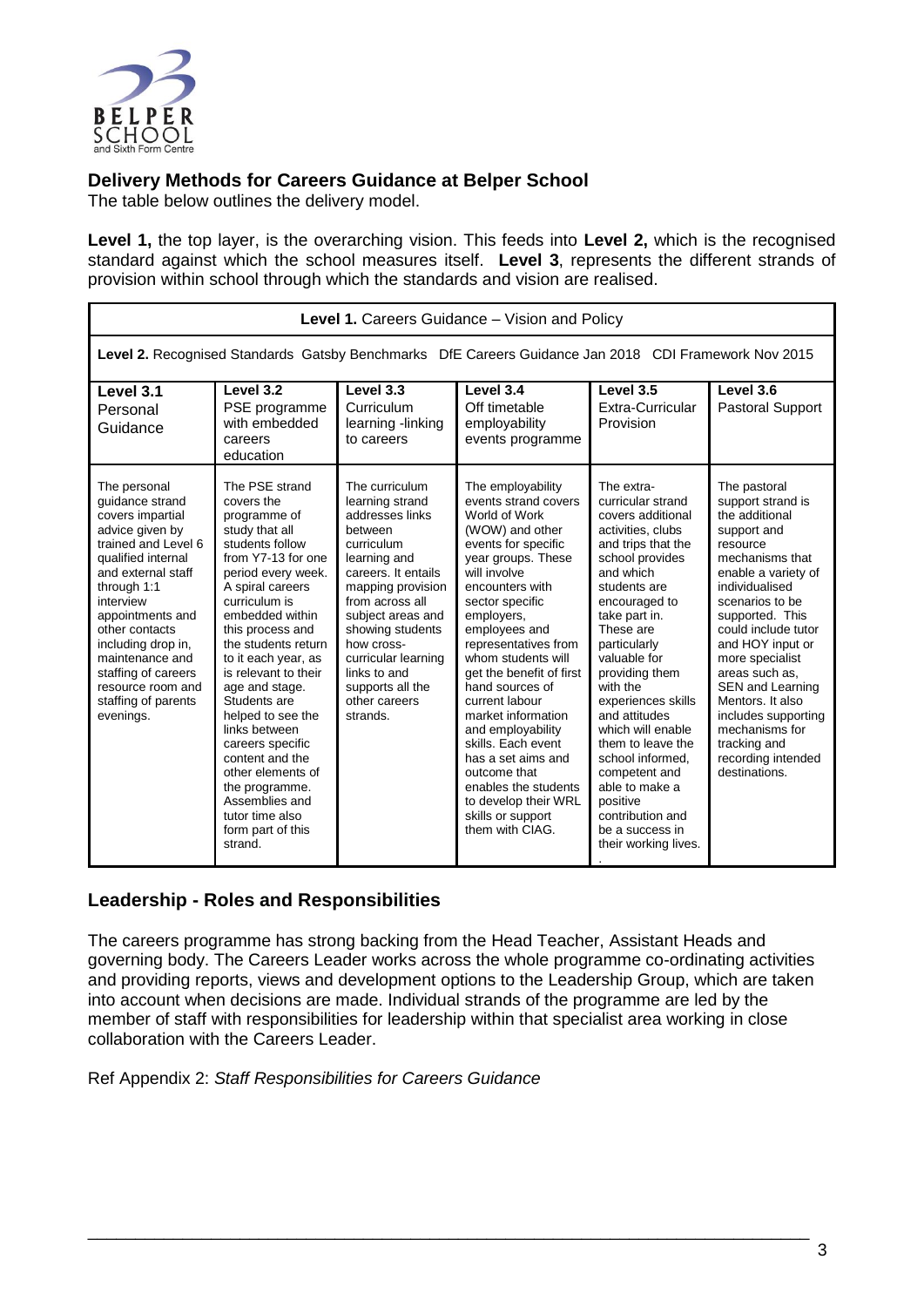

# **Careers Programme**

The school publishes its Careers Programme on the school website under the Information tab and on the Student Hub.

Through the different strands of its Careers Programme, the school already works with the close support of a range of education and training providers. An Access Statement**\*** for Education and Training Providers is published alongside the Careers Programme.

The website page contains information for students, parents and education and training providers and includes:

- Access for students to licensed career and university research and guidance packages
- Links to a number of recommended sources of careers information, including the apprenticeship search website and college websites
- Details of local open events
- Information on how to access further careers support in school

The school values the support which parents and carers can offer and recommends that they look at the information with students.

**\***Setting out the circumstances in which education and training providers can access all pupils in Year 8 to Year 13 for the purpose of informing them about approved technical qualifications or apprenticeships) as required by the *Technical and Further Education Act 2017 inserting section 42B into education act 1997)*

#### **Employer and Ambassador Contacts**

The school keeps a database of information on sector specific employers, employees, ambassadors and other enterprise bodies who contribute to its current programme of events and/or would like to be involved in the future. The database already includes a number of local and national companies, past students, parents with students at the school and relatives of school staff. From such people students enjoy the benefit of first hand sources of current labour market information and employability skills. Interested parties who wish to be included on this volunteer list can contact the Careers Leader using the details on our website.

# **Equal Opportunities**

We aim to provide all our students with the opportunity to succeed, and to reach the highest level of personal achievement. All careers strands include teaching and classroom-based approaches appropriate for the whole school population, which are inclusive and reflective of our students and provide material that gives positive images based on race, gender and disability. All staff promote positive and challenging aspirations relating to work and encouraging students to widen their horizons, and to consider opportunities and careers from non-traditional areas of work. Classroom and staffroom discussion of equality issues, social stereotypes, expectations and potential career aspirations is encouraged.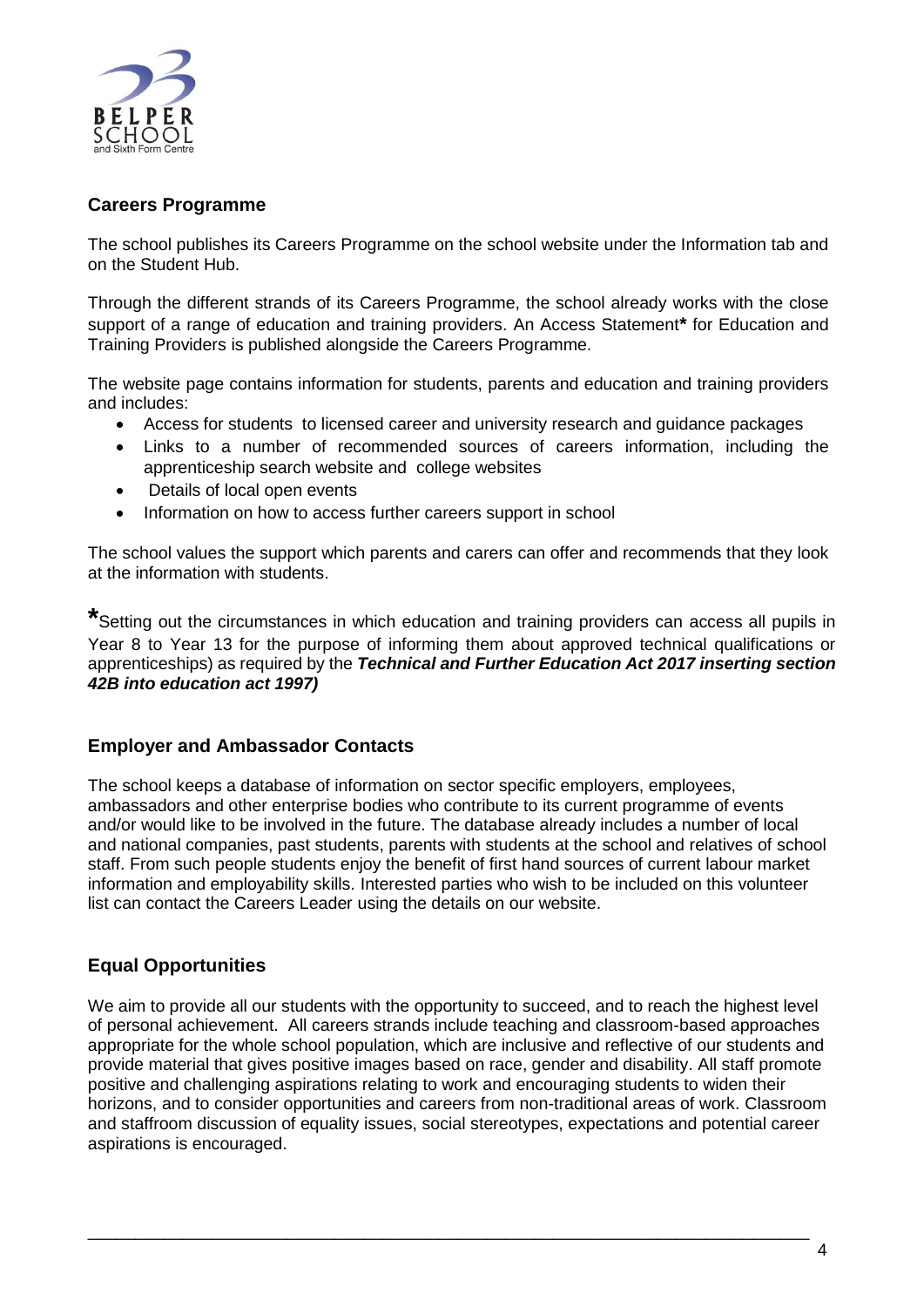

Systems are in place to ensure that all students have full and equal access to careers guidance that is relevant to their particular needs and recognises the need for extra, targeted work with vulnerable students.

The school only chooses to work with employers and other training providers who support equality of choice. If students or staff come across discriminatory practice by an employer or other training provider working with them or in the workplace they should report this to school so that concerns can be immediately passed to the Careers Leader.

## **Assessment and Recording**

PSE teachers/tutors have clear lesson-based learning objectives against which to assess and record short-term activities and work covered. Other targeted events have set aims and outcomes to enable staff to evaluate student development and learning. Some aspects of the programme require longer term approaches that allow for student self-reflection and staff evaluation set against personal and individual growth targets and future career plans.

Levels of progression and maturity of thought for careers planning are developed, tracked and recorded by tutors and other staff through:

- regularly reviewing progress as part of tutorial and setting targets to build on achievements they have already made
- providing tutor time to read annual reports and encouraging students to discuss their learning in consultation with parents at Parents' Evenings and annual Tutor Review Day
- vearly reports for students containing a section from the tutor

# **Monitoring and Evaluation**

Monitoring and evaluation of programme strands is undertaken using a range of methods and perspectives. Information relating to the Gatsby Benchmarks is gathered through:

- collating and analysing intended and actual student destinations to universities, apprenticeships, traineeships, FE colleges
- written and verbal student, staff and provider evaluation following on from programme activities
- google form surveys: students, staff, providers
- link meetings: Careers Leader and Head of Year, Pastoral, Heads of Year, Assistant Heads and Head of Year, Assistant Heads and Curriculum Leaders
- Student Council
- monitoring use of careers resource library and ICT packages
- HOY and Leadership Group formal observation of PSE delivery
- Careers Leader observation and review of all aspects of school delivery
- Careers Leader and external careers adviser formal termly review
- conversations with parents

This information informs an area improvement plan for Careers Guidance, which forms part of the *Belper School Improvement Plan.*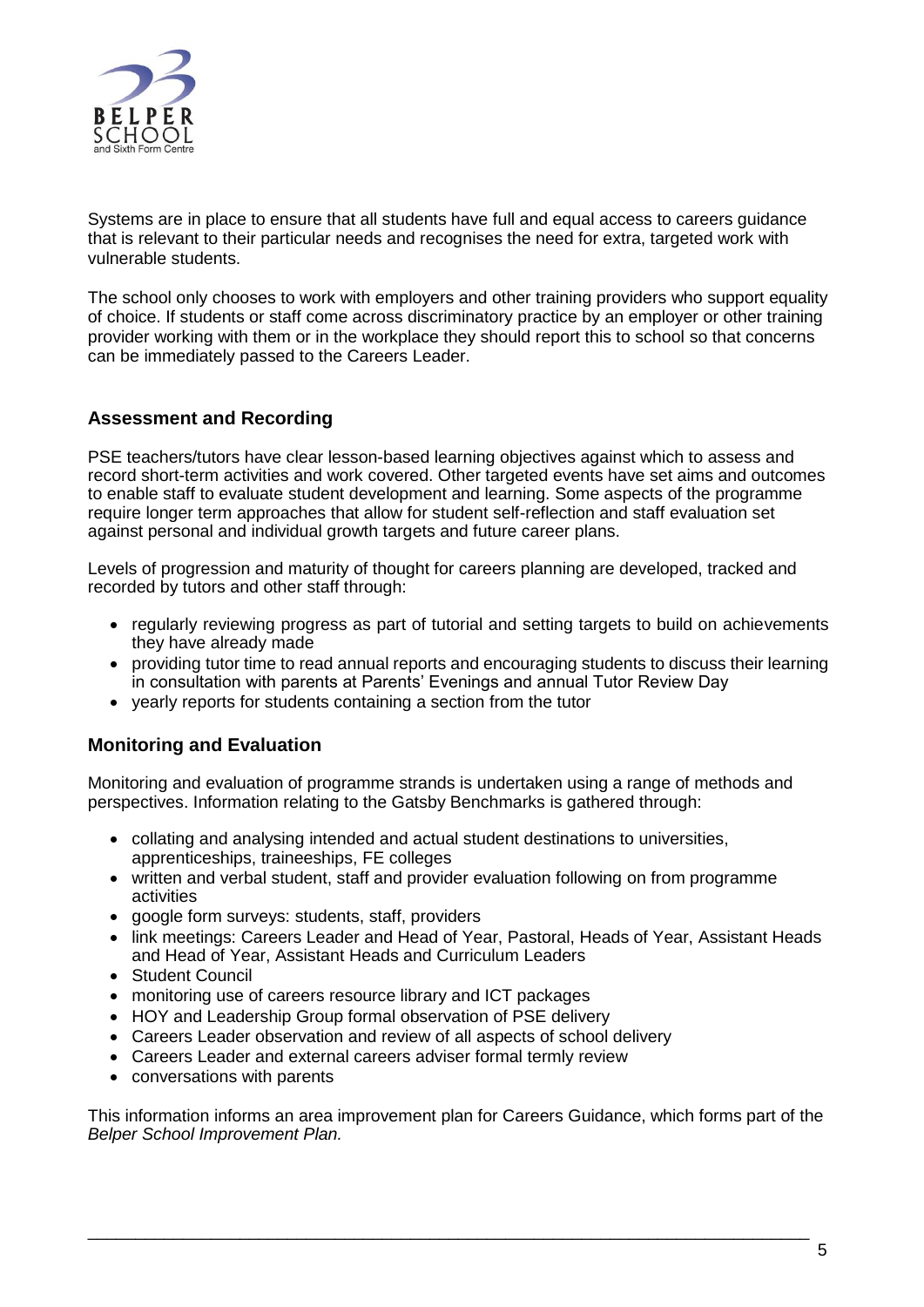

# **Training**

School staff are trained to deliver the programme using a range of methods

- pastoral meetings, staff briefings and inset are used to cascade training and share resources
- HOY attend external PSE training
- Careers Leader attends external professional development events minimum 21 hours per year
- Careers Leader informs school on local and national best practice using knowledge from school careers and enterprise support networks

## **Resources**

The school funds:

- school Careers Leader and Adviser 22. 5 hours (3 days) per week, 40 weeks annually
- licensed career and university research and guidance packages accessible to all students
- careers guidance pages on school website with associated computer technician support including useful careers links appropriate to all stages of students education
- dedicated careers guidance budget for external careers adviser and employability events managed by Career Leader
- CDI Career Development Institute School affiliate membership
- external Careers Adviser 37 days per year including attendance at school Option Evenings
- designated room for careers resources and activities
- work experience risk assessment processes managed by Head of Sixth Form and Careers Leader

#### **Health and Safety for Work Experience Placements**

Whenever a student does work experience as part of their school day both students and parents have a right to expect that all precautions will be taken to ensure that the students' health and safety will be paramount during all stages of the work experience placement. Appendix 3 *Health and Safety for Work Experience Placements* sets out the school policy for approving placements.

# **Sharing of Policy**

This policy is communicated to:

- Governors through Headteacher, Careers Leader and policy approval process
- Staff through the policy folder on the school intranet and staff training
- Parents / Carers through the school website
- Employers and FE/HE/Apprenticeship providers through the school website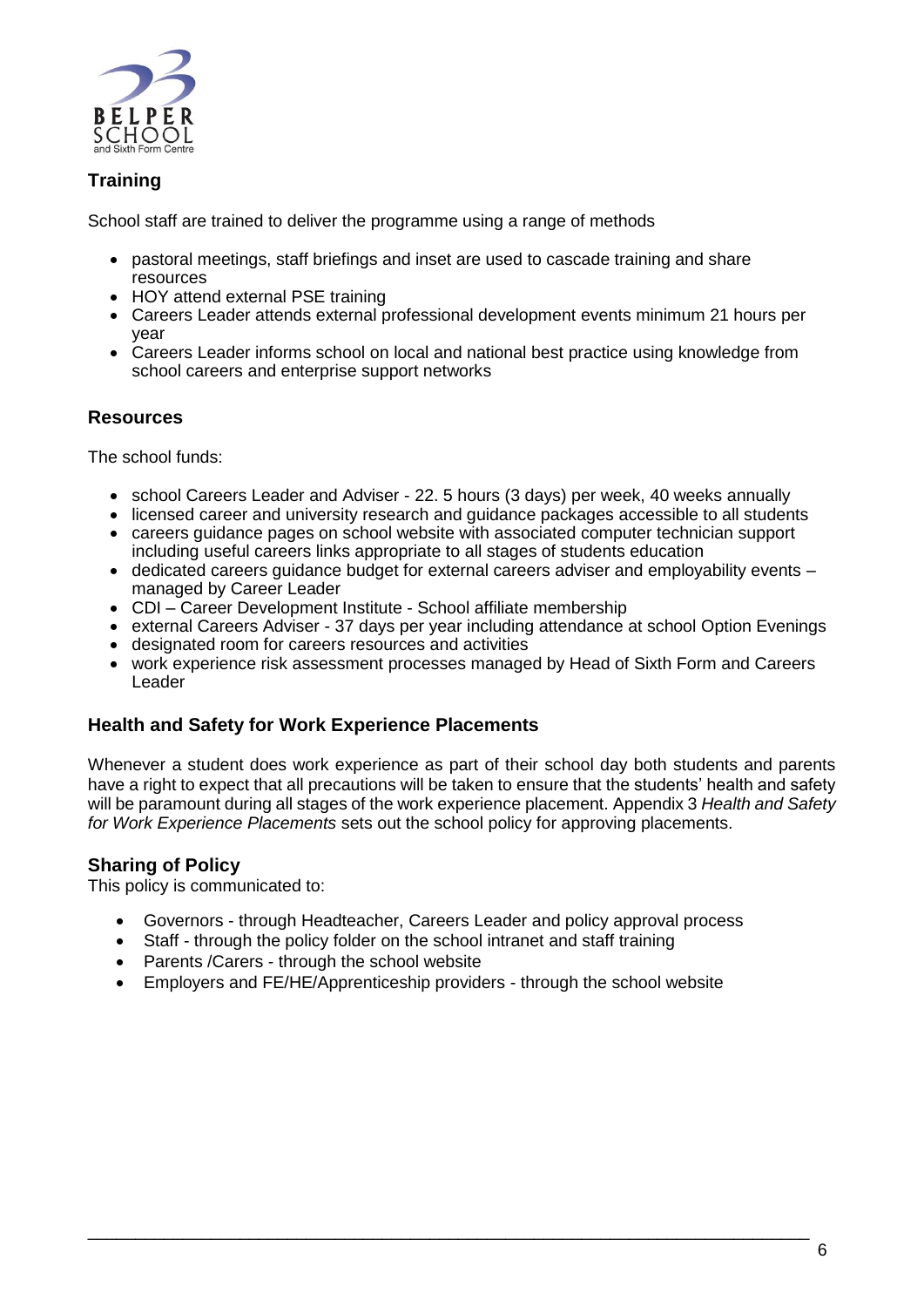

# <span id="page-7-0"></span>**Appendix 1 The Gatsby Benchmarks**

| 1. A stable<br>careers<br>programme                            | Every school and college should have<br>an embedded programme of career<br>education and guidance that is known<br>and understood by students, parents,<br>teachers, governors and employers.                                                                           | Every school should have a stable,<br>$\bullet$<br>structured careers programme that has the<br>explicit backing of the senior management<br>team, and has an identified and<br>appropriately trained person responsible for<br>it.<br>The careers programme should be<br>published on the school's website in a way<br>that enables pupils, parents, teachers and<br>employers to access and understand it.<br>The programme should be regularly<br>evaluated with feedback from pupils,<br>parents, teachers and employers as part of<br>the evaluation process. |
|----------------------------------------------------------------|-------------------------------------------------------------------------------------------------------------------------------------------------------------------------------------------------------------------------------------------------------------------------|--------------------------------------------------------------------------------------------------------------------------------------------------------------------------------------------------------------------------------------------------------------------------------------------------------------------------------------------------------------------------------------------------------------------------------------------------------------------------------------------------------------------------------------------------------------------|
| 2. Learning from<br>career and labour<br>market<br>information | Every student, and their parents, should<br>have access to good quality information<br>about future study options and labour<br>market opportunities. They will need the<br>support of an informed adviser to make<br>best use of available information.                | By the age of 14, all pupils should have<br>$\bullet$<br>accessed and used information about<br>career paths and the labour market to<br>inform their own decisions on study options.<br>Parents should be encouraged to access<br>and use information about labour markets<br>and future study options to inform their<br>support to their children.                                                                                                                                                                                                              |
| 3. Addressing the<br>needs of each<br>student                  | Students have different career guidance<br>needs at different stages. Opportunities<br>for advice and support need to be<br>tailored to the needs of each student. A<br>school's careers programme should<br>embed equality and diversity<br>considerations throughout. | A school's careers programme should<br>actively seek to challenge stereotypical<br>thinking and raise aspirations.<br>Schools should keep systematic records of<br>$\bullet$<br>the individual advice given to each pupil,<br>and subsequent agreed decisions.<br>All pupils should have access to these<br>records to support their career<br>development.<br>Schools should collect and maintain<br>accurate data for each pupil on their<br>education, training or employment<br>destinations.                                                                  |
| 4. Linking<br>curriculum<br>learning to<br>careers             | All teachers should link curriculum<br>learning with careers. STEM subject<br>teachers should highlight the relevance<br>of STEM subjects for a wide range of<br>future career paths.                                                                                   | By the age of 14, every pupil should have<br>had the opportunity to learn how the<br>different STEM subjects help people to gain<br>entry to, and be more effective workers<br>within, a wide range of careers.                                                                                                                                                                                                                                                                                                                                                    |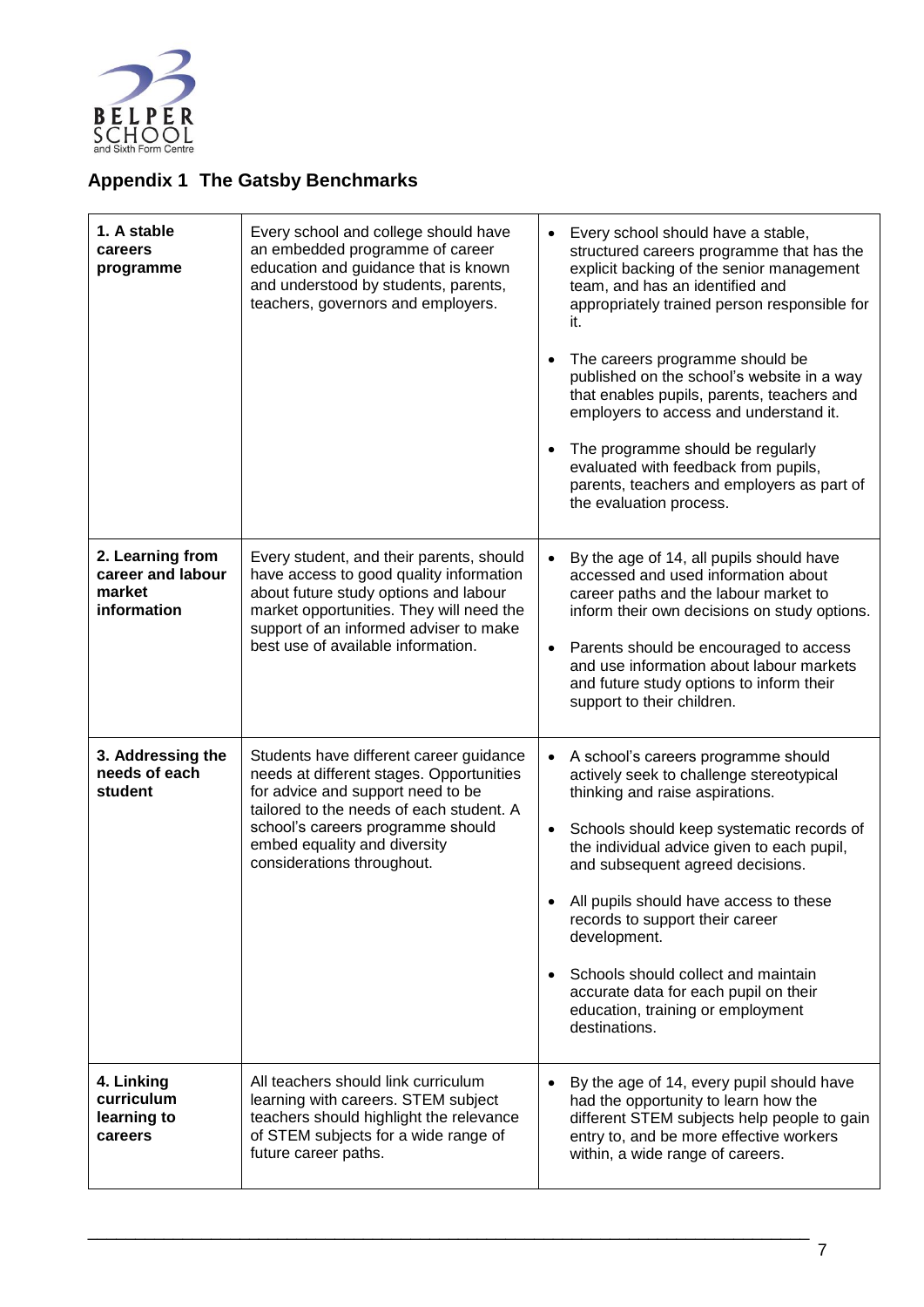

| 5. Encounters<br>with employers<br>and employees      | Every student should have multiple<br>opportunities to learn from employers<br>about work, employment and the skills<br>that are valued in the workplace. This<br>can be through a range of enrichment<br>activities including visiting speakers,<br>mentoring and enterprise schemes.                              | Every year, from the age of 11, pupils<br>$\bullet$<br>should participate in at least one<br>meaningful encounter* with an employer.<br>*A 'meaningful encounter' is one in which<br>the student has an opportunity to learn<br>about what work is like or what it takes to<br>be successful in the workplace.                                                                                                                                                                                                                                                                                                                             |
|-------------------------------------------------------|---------------------------------------------------------------------------------------------------------------------------------------------------------------------------------------------------------------------------------------------------------------------------------------------------------------------|--------------------------------------------------------------------------------------------------------------------------------------------------------------------------------------------------------------------------------------------------------------------------------------------------------------------------------------------------------------------------------------------------------------------------------------------------------------------------------------------------------------------------------------------------------------------------------------------------------------------------------------------|
| 6. Experiences of<br>workplaces                       | Every student should have first-hand<br>experiences of the workplace through<br>work visits, work shadowing and/or work<br>experience to help their exploration of<br>career opportunities, and expand their<br>networks.                                                                                           | By the age of 16, every pupil should have<br>$\bullet$<br>had at least one experience of a workplace,<br>additional to any part-time jobs they may<br>have.<br>By the age of 18, every pupil should have<br>$\bullet$<br>had one further such experience, additional<br>to any part-time jobs they may have.                                                                                                                                                                                                                                                                                                                               |
| 7. Encounters<br>with further and<br>higher education | All students should understand the full<br>range of learning opportunities that are<br>available to them. This includes both<br>academic and vocational routes and<br>learning in schools, colleges,<br>universities and in the workplace.                                                                          | By the age of 16, every pupil should have<br>$\bullet$<br>had a meaningful encounter* with providers<br>of the full range of learning opportunities,<br>including Sixth Forms, colleges, universities<br>and apprenticeship providers. This should<br>include the opportunity to meet both staff<br>and pupils.<br>By the age of 18, all pupils who are<br>$\bullet$<br>considering applying for university should<br>have had at least two visits to universities<br>to meet staff and pupils.<br>*A 'meaningful encounter' is one in which<br>the student has an opportunity to explore<br>what it is like to learn in that environment. |
| 8. Personal<br>guidance                               | Every student should have opportunities<br>for guidance interviews with a career<br>adviser, who could be internal (a<br>member of school staff) or external,<br>provided they are trained to an<br>appropriate level. These should be<br>available whenever significant study or<br>career choices are being made. | Every pupil should have at least one such<br>interview by the age of 16, and the<br>opportunity for a further interview by the<br>age of 18.                                                                                                                                                                                                                                                                                                                                                                                                                                                                                               |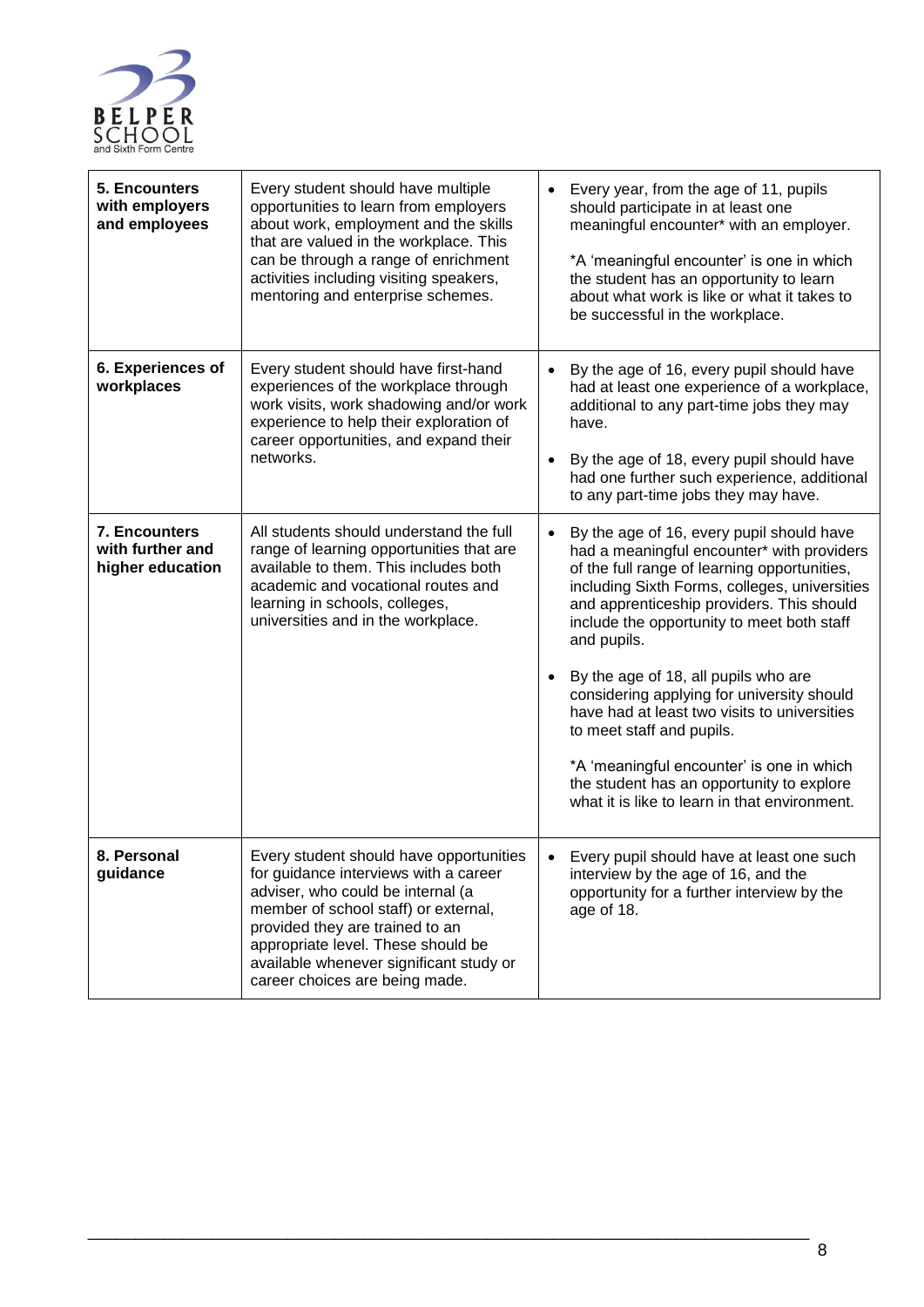

# <span id="page-9-0"></span>**Appendix 2 Staff Responsibilities for Careers Guidance**

| <b>Staff Job Title</b>                                               | <b>Responsibility for Careers Guidance</b>                                                                                                                                                                                                                                                                                                                                                              |
|----------------------------------------------------------------------|---------------------------------------------------------------------------------------------------------------------------------------------------------------------------------------------------------------------------------------------------------------------------------------------------------------------------------------------------------------------------------------------------------|
| Headteacher                                                          | Ensure school staff follow statutory guidelines and school policy.<br>Ensure adequate provision is made within the school budget.<br>Familiarise the schools governing body with the statutory guidelines for schools and<br>governors regarding careers guidance and work with them to ensure school they<br>are met.                                                                                  |
| Assistant Head with<br>responsibility for<br><b>Careers Guidance</b> | Line manage Careers Leader and Adviser via monthly line management meeting<br>overseeing and advising on the management of careers work.                                                                                                                                                                                                                                                                |
| Assistant Head with<br>responsibility for Work<br>Experience         | To ensure the school follows statutory guidelines and school policy for the safe<br>management of work experience placements and other workplace activities. Use<br>the support and expertise of Careers Leader.                                                                                                                                                                                        |
| <b>Head of Sixth Form</b>                                            | To use the expertise and support of the Careers Leader to develop a Post 16<br><b>Careers Curriculum</b>                                                                                                                                                                                                                                                                                                |
| <b>SENCO</b>                                                         | To use the expertise and support of the Careers Leader to support SEN students<br>and other students who are at risk of becoming NEET (Not in Education,<br><b>Employment or Training)</b>                                                                                                                                                                                                              |
| School Accountant<br>and HR Manger                                   | Ensure the contacts for external provision are fit for purpose and compliant.<br>Work with and use expertise of Careers Leader.                                                                                                                                                                                                                                                                         |
| Careers Leader                                                       | To provide leadership and management for CEIAG and WRL and offer specialist<br>support to staff, students and Leadership Group in respect of these.                                                                                                                                                                                                                                                     |
| Heads Year 7-11                                                      | To use the expertise and support of the Careers Leader to design and oversee a<br>spiral PSE programme and ensure timely and differentiated careers support for<br>students.                                                                                                                                                                                                                            |
| Tutors Years 7 - 13                                                  | Delivery assessment and recording of content of a spiral PSE programme<br>Encourage and support students to make the most of off timetable employability<br>events, extra-curricular provision, personal careers guidance and additional<br>pastoral support such as Learning Support teachers, ACCESS & Teaching<br>Assistants and Learning Mentors.<br>Work with and use expertise of Careers Leader. |
| Course Co-ordinators                                                 | Delivery and highlighting of curriculum specific careers links.<br>Work with and use expertise of Careers Leader.                                                                                                                                                                                                                                                                                       |
| Learning Support<br>Teachers, ACCESS &<br><b>Teaching Assistants</b> | Encourage and support students to make the most of off timetable employability<br>events, extra-curricular provision, personal careers guidance and additional<br>pastoral support such as learning support teachers, ACCESS & teaching Assistants<br>and learning mentors.<br>Work with and use expertise of Careers Leader.                                                                           |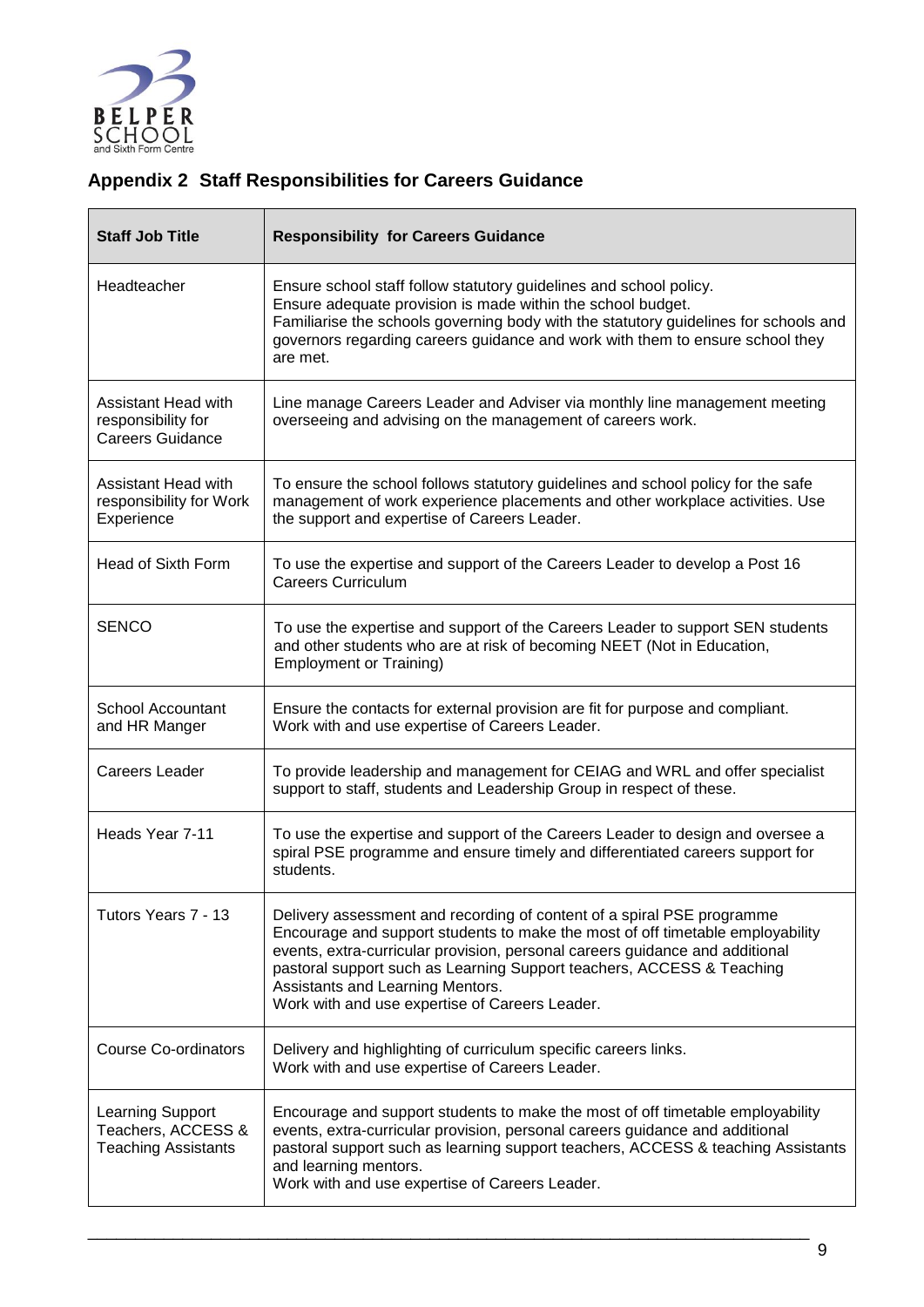

#### **Appendix 3** *Health and Safety for Work Experience Placements*

# **Sixth Form Work Experience**

All Sixth Form students are encouraged to complete at least 1 week of work experience which should be purposeful, substantial, offer challenge and be relevant to their study programme and/or career aspirations.

In order to minimise the impact on students' learning it is strongly recommended that they arrange this work experience during one of the school holiday periods or during Enrichment Week.

Where this is not possible, students are allowed to miss one week of school in order to complete the work experience placement on the condition that they catch up with all missed work. There may be some times in the academic year when we are unable to approve absence to complete work experience – for example, when internal or external exams are taking place.

# **Health and Safety – Sixth Form**

**Students will not have a work experience placement approved until the sixth form team has received and assessed these documents:**

- Consent Form completed by the parent/carer
- Medical Health Check Form completed by the parent/carer
- Post 16 Work Placement Form completed by the employer

The Sixth Form team are informed by HSE (Health and Safety Executive) guidelines for schools and other work experience organisers

#### **<http://www.hse.gov.uk/youngpeople/workexperience/organiser.htm>**

These guidelines state that:

Schools should remember that the placement provider (the employer) has primary responsibility for the health and safety of the student and should be managing any significant risks and should keep checks in proportion to the environment.

Schools are advised to consider the working environment in which the student will be operating and take the following action

| <b>Low-risk environments</b><br>everyday risks that will<br>mostly be familiar to the<br>student          | Speak to any new employer to confirm that the risks are low.                                                                                                                                                                                                                                                                                           |
|-----------------------------------------------------------------------------------------------------------|--------------------------------------------------------------------------------------------------------------------------------------------------------------------------------------------------------------------------------------------------------------------------------------------------------------------------------------------------------|
| Medium-risk<br>environments<br>less familiar risks, such as<br>in light assembly or<br>parking facilities | Speak to the employer to confirm that they have arrangements for managing<br>risks (covering induction, supervision, site familiarisation, and any protective<br>equipment that might be needed).                                                                                                                                                      |
| Higher-risk<br>environments<br>For example,<br>construction, agriculture,<br>or manufacturing             | Discuss with the employer what work the student will be doing or observing, the<br>risks involved and how these are managed. Remember that although the<br>placement might be in a higher-risk environment, the work the student is doing<br>and the surroundings they are working in may not be, for example it could be in<br>a separate office area |
|                                                                                                           | Satisfy itself that the instruction, training and supervisory arrangements have<br>been properly thought through.                                                                                                                                                                                                                                      |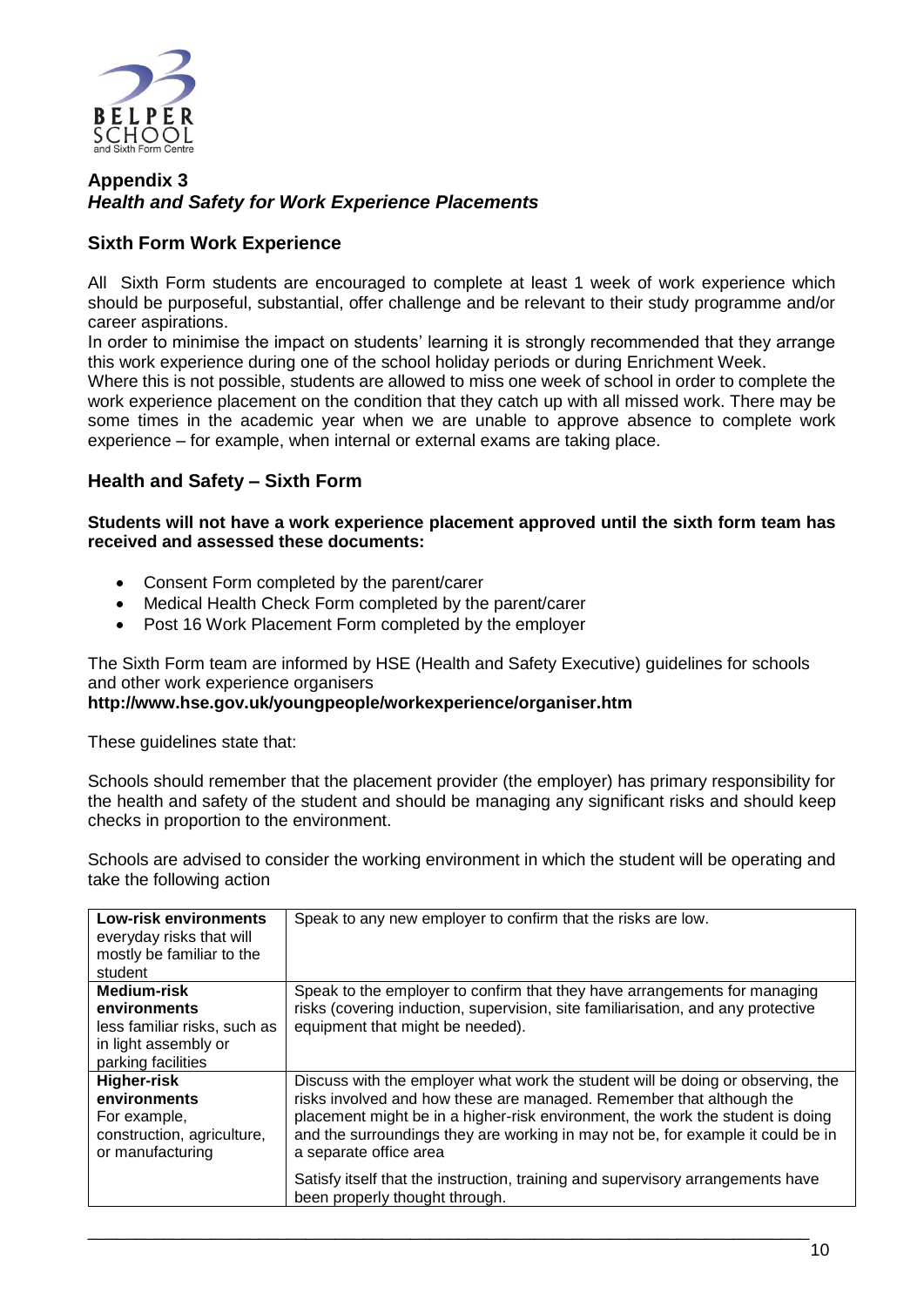

Students will not be permitted to participate if it is deemed unsafe for them to do so. If placements are deemed high risk the school reserve the right to contact DERBYSHIRE COUNTY COUNCIL (DCC) and request a Health and Safety placement approval check.

#### In these instances at least 8 weeks notice prior to the commencement of the placement is required.

# **Health and Safety - Pre 16, Year 10 Enrichment week**

A PLACEMENT MUST BE APPROVED BY DERBYSHIRE COUNTY COUNCIL (DCC)

• Health and safety inspections are carried out by trained officers employed by DCC. They compile and maintain a database of low, medium and high risk placements in the county of Derbyshire.

 Details of all new placements must be forwarded to DCC at least 8 weeks prior to the commencement of the placement in order for them to do the Health and Safety check.

 Parents/students will receive a copy of the job description and risk assessment provided by DCC. Students will not be permitted to participate unless the Careers Leader is in receipt of signed parental and student consent forms.

 The Tutor will be asked to check that placements are suitable for a student and advise the Careers Leader of any potential problems as soon as possible.

Students will not be permitted to participate if it is deemed unsafe for them to do so.

#### **Safeguarding – Pre 16, Year 10 Enrichment**

The most recent update of the DfE 'Keeping Children Safe in Education' document (September 2016) provides statutory guidance for schools and colleges. The guidelines state:

Schools and colleges organising work experience placements should ensure that policies and procedures are in place to protect children from harm.

Barred list checks by *the DBS might be required on some people who supervise a child under the age of 16 on a work experience placement. The school or college should consider the specific circumstances of the work experience, in particular the nature of the supervision and the frequency of the activity being supervised, to determine what, if any, checks are necessary. These considerations would include whether the person providing the teaching/ training/ instruction/ supervision to the child will be* 

- unsupervised; and
- providing the teaching/ training/ instruction frequently (more than three days on a 30 day period, or overnight).

If the person working with the child is unsupervised and the same person is in frequent contact with the child, the work is likely to be a regulated activity. If so, the school or college could ask the employer providing the work experience to ensure that the person providing the instruction or training is not a barred person.'